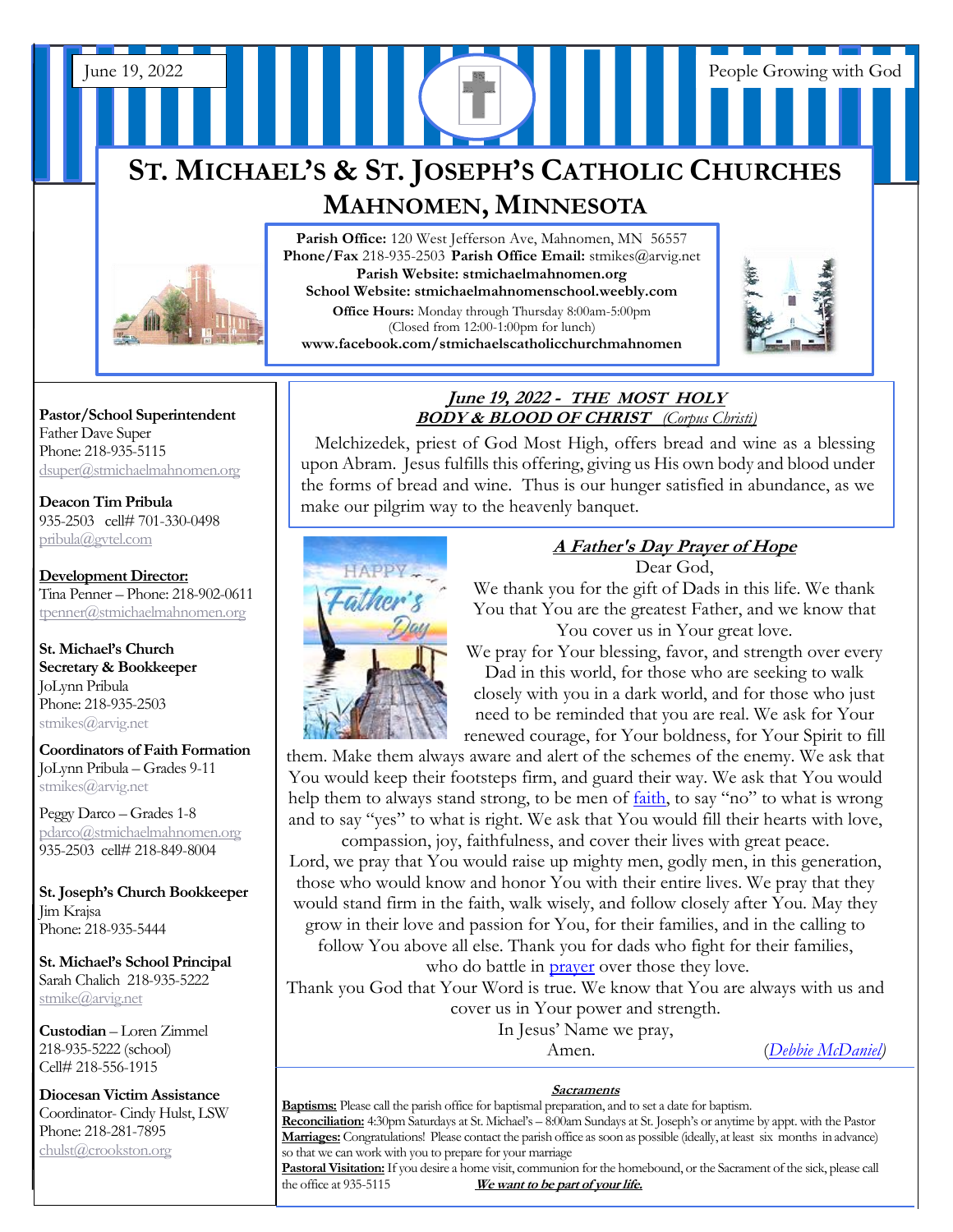School Office Email[: stmike@arvig.net](mailto:stmike@arvig.net) Phone: 935-5222 ♦ Parish Office Email: [stmikes@arvig.net](mailto:stmikes@arvig.net) Phone: 935-2503

|         | <b>Stewardship of Treasure</b> |                                                           |  |  |
|---------|--------------------------------|-----------------------------------------------------------|--|--|
| SHARING |                                | For The Week of June 12, 2022                             |  |  |
|         |                                | Thank you to all who are using envelopes or               |  |  |
|         |                                | mailing stewardship to the parish office. You are Heroes! |  |  |
|         |                                |                                                           |  |  |
|         | St.Michael's                   | St. Joseph's                                              |  |  |

| Adult        |   | 2420.00 | S  | 824.00 |
|--------------|---|---------|----|--------|
| Youth        | S | 4.00    | \$ |        |
| <b>Plate</b> |   | 107.00  |    | 147.00 |
| <b>TOTAL</b> |   | 2531.00 | S  | 971.00 |

> **OUR SYMPATHY IS OFFERED** To Noella Reese and Family upon the death her husband, Homer (Babe) Reese. A Funeral Service for Homer will be held at the Anderson Family Funeral Home next Saturday, June 25, 10:00 a.m. with Visitation one hour prior. Please keep Homer and all the Family in prayer. May his soul and all the souls of the faithful departed, through the mercy of God, rest in peace. Amen.

#### **RETIRED PRIEST COLLECTION**

 Our annual collection to help support our retired diocesan priests will be taken up **THIS** weekend at all Masses following our normal Stewardship Collection. An envelope for this collection is in our packet of stewardship envelopes mailed to all registered parishioners. Thank you for your generosity.

 This collection helps pay for retired priests supplemental medical insurance, an annual retreat, spring clergy days and other study days. See the OND article featuring Fr. Tom Friedl upon his impending retirement for more information.

#### **A FATHER'S DAY GIFT TO ICC – Bejou**

 A memorial to the Immaculate Conception Cemetery is a lovely way to honor your departed parent on Father's Day (June 19<sup>th</sup>). Mail any donations (make check out to Immaculate Conception Cemetery, Bejou) to Mary Osenga, Immaculate Conception Cemetery Officer, PO Box 2145, Bejou, MN 56516. All donations are tax deductible. Email any questions to  $\underline{\text{ICC}.Bejou@gmail.com}$ . A report will be given via the Parish Bulletin in the near future.

#### **KNEELING DURING MASS**



Bishop Cozzens recently announced a change which will take place during Masses next weekend in our diocese on the Feast of the Corpus Christi. It is this: All who are able to do

so are asked to kneel after the Lamb of God is prayed or sung, The Assembly should remain kneeling until it is time to go to Communion and after receiving Communion they are encouraged to kneel once again until the Communion song is done, and a time of silent, personal prayer takes place. Bishop shared the full explanation for this change in his OND article several weeks ago. A copy is posted on our Bulletin Boards.

 **A note to Eucharistic Ministers** – we will continue to approach the altar during the Lamb of God and stand with the priest, deacon, and servers to receive Communion together. After Communion is distributed, please continue the practice of reverently waiting until the Eucharist is reserved in the tabernacle, then returning to your pew.

### **More Eucharistic Ministers Needed.**

We will be starting "Full Teams" THIS Weekend, June 18-19. At this time more help is needed. Please call the Parish Office if you are interested, **ALSO:** If you are scheduled to serve & are unable to serve on that date**, PLEASE** find a sub to take your place.

We have done our best to schedule each team to only serve once a month. At times there is a "5<sup>th</sup> Weekend." And an additional time to serve will be scheduled. A quick reminder to **"sign-in & check-in"** by the schedule in the Gathering Space at least 10-15 minutes before Mass. That way we will know that you able to serve & won't need a "fill in."

**Thank You!**

## **"His Gift of Love – The Holy Eucharist"**

A brochure about the gift of Jesus to us of himself in the Eucharist is enclosed with today's Bulletin. "That you joy may be complete."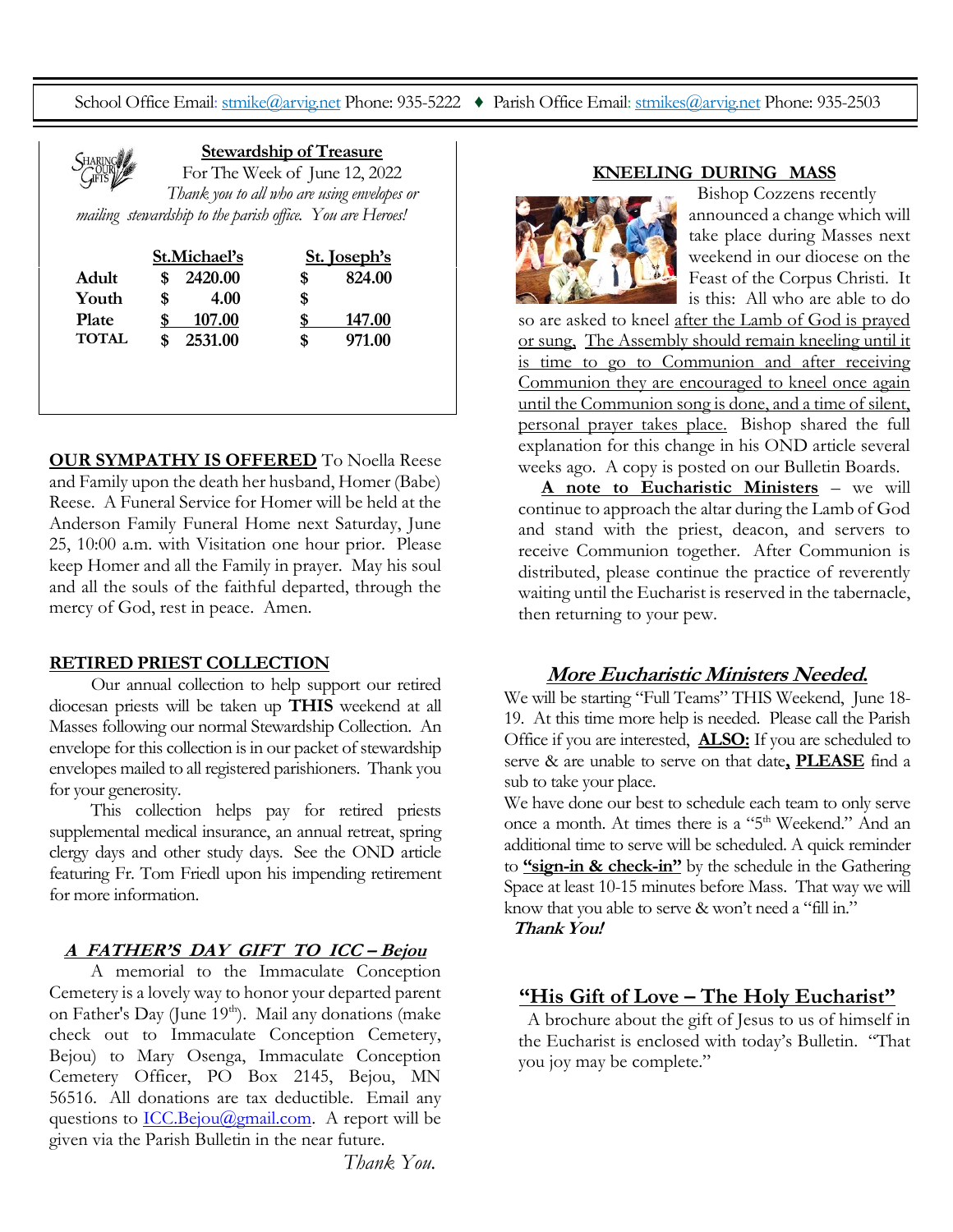| Saturday<br>6/18/22                      | 4:30pm Reconciliation<br>5:00pm Mass @ St. Michael's: +Vi Beuning by Al Tschida<br>Sacristan: Sandy Kaster Servers: Lillie & AJ Jacobs                                                                                                                                                                                                                                                                                                                                     |  |  |
|------------------------------------------|----------------------------------------------------------------------------------------------------------------------------------------------------------------------------------------------------------------------------------------------------------------------------------------------------------------------------------------------------------------------------------------------------------------------------------------------------------------------------|--|--|
| Team 3                                   | <b>Commentator:</b> Patti Vizenor<br>Lector: Lisa Larson<br>Eucharistic Ministers: Den Tim, Lisa Larson & Marlys Johnson & Help Needed                                                                                                                                                                                                                                                                                                                                     |  |  |
| <b>Collection for Retired</b><br>Priests | Ushers: Don Eveslage, Tyler Schoenborn, Don Kaiser, & Bryan Klinkhammer<br><b>Cantor:</b> Tina Penner                                                                                                                                                                                                                                                                                                                                                                      |  |  |
| Happy Father's Day                       | 8:00am Reconciliation<br>8:30am Mass at St. Joseph's: †John & †Ida Neisen by Sally Neisen                                                                                                                                                                                                                                                                                                                                                                                  |  |  |
| Sunday<br>6/19/22                        | Lector: Deb McNamee Commentator: Doug Kersting Gifts: Seth & Mara Felland<br>Eucharistic Ministers: PauliAnn Neisen Servers: Bailey Halvorson & Josie Crandall                                                                                                                                                                                                                                                                                                             |  |  |
|                                          | 10:30am Mass at St. Michael's: For The Parishioners                                                                                                                                                                                                                                                                                                                                                                                                                        |  |  |
| Team 3                                   | <b>Sacristan:</b> Joe Dewey<br>Servers: Graham & Kara Stone & Ava Leu<br>Lector: Robert Durant<br><b>Commentator:</b> Char Spaeth                                                                                                                                                                                                                                                                                                                                          |  |  |
|                                          | Eucharistic Ministers: Dcn Tim, Kari Schouveiller & Doris Eiynck & Help Needed<br>Ushers: Dan Schoenborn, Duane Schouveiller, Tim Spaeth & Help Needed                                                                                                                                                                                                                                                                                                                     |  |  |
| Collection for Retired<br>Priests        | Cantor: Choir<br>Pianist: Gina Worms                                                                                                                                                                                                                                                                                                                                                                                                                                       |  |  |
| Monday                                   | No Mass                                                                                                                                                                                                                                                                                                                                                                                                                                                                    |  |  |
| 6/20/22                                  | 8:30am-3:30pm Vacation Bible School                                                                                                                                                                                                                                                                                                                                                                                                                                        |  |  |
| Tuesday<br>6/21/22                       | 10:00am Rosary at MAALC: By Catholic Daughters - Sandy Kaster<br><b>Collection Counters:</b> Pauline Vizenor & Sandy Kaster<br>8:30am-3:30pm Vacation Bible School<br>2:00pm Mass at St. Joseph's: † Gabriella Lucken by Al Tschida                                                                                                                                                                                                                                        |  |  |
| Wednesday                                | 8:30am-3:30pm Vacation Bible School                                                                                                                                                                                                                                                                                                                                                                                                                                        |  |  |
| 6/22/22                                  | 10:00am Mass at MAALC: +Andy & +Beryl Wambach by Their Family                                                                                                                                                                                                                                                                                                                                                                                                              |  |  |
| Thursday<br>6/23/22                      | 8:30am-3:30pm Vacation Bible School<br><b>Bulletin Folders:</b> Week 4 - Valeria Pavlish & Marlys Johnson<br>1:00pm Mass at St. Joseph's: In Honor of Lorraine Welle, Wayne & Jeannie Welle<br>& Their Living & † Deceased Relatives by Barry & Vickie Anderson<br><b>3:00pm Burial for Luella Voit at St. Michael's Cemetery</b>                                                                                                                                          |  |  |
| Friday<br>6/24/22                        | 8:30am Mass at St. Michael's: For My Children, Grandchildren & Great-Grandchildren<br>by Babe Agnew                                                                                                                                                                                                                                                                                                                                                                        |  |  |
| Saturday                                 | 10:00am Funeral Service for Homer Reese at Anderson's Family Funeral Home<br>4:30pm Reconciliation                                                                                                                                                                                                                                                                                                                                                                         |  |  |
| 6/25/22                                  | 5:00pm Mass @ St. Michael's: +Cecelia Arends Schlick by Earl Schlick                                                                                                                                                                                                                                                                                                                                                                                                       |  |  |
| Team 4                                   | Sacristan: Bev Schoenborn<br>Servers: Jason & Joshua Thomas, Lillie & AJ Jacobs<br>Lector: Lisa Larson<br><b>Commentator:</b> Tom Houdek                                                                                                                                                                                                                                                                                                                                   |  |  |
|                                          | Eucharistic Ministers: Tom & Amy Houdek, Bill & Denise Nelson & Help Needed<br>Ushers: Tom Houdek, Gary Klinkhammer, Elmer Schoenborn & Help Needed<br><b>Cantor:</b> Lynn Buschette<br>Pianist: Brenda Sorenson                                                                                                                                                                                                                                                           |  |  |
| Sunday                                   | 8:00am Reconciliation                                                                                                                                                                                                                                                                                                                                                                                                                                                      |  |  |
| 6/26/22<br><b>With VBS Students</b>      | 8:30am Mass at St. Joseph's: For The Parishioners<br>Lector: Vickie Anderson<br><b>Commentator:</b> Cletus Geray<br><b>Gifts:</b> Marlene & Shelly<br>Eucharistic Ministers: Jeff Crandall<br>Servers: Olivia Halvorson & Ava Winkler                                                                                                                                                                                                                                      |  |  |
| Team 4                                   | 10:30am Mass at St. Michael's: †William & Hazel Bastyr by Robert Bastyr<br>Sacristan: Kevin Gieseke<br>Servers: Natalie Jirik, Bella Netland & Natalie Noll<br><b>Commentator:</b> Melissa Netland<br><b>Lector:</b> Darlene Spaeth<br><b>Eucharistic Ministers:</b> Ray Bisek, Melissa Netland, Jeff & Nancy Bisek & Help Needed<br><b>Ushers:</b> Steve Worms, Kevin Gieseke, Mark Amberg & Help Needed<br><b>Cantors:</b> Duane & Bonnie Neumann<br>Pianist: Gina Worms |  |  |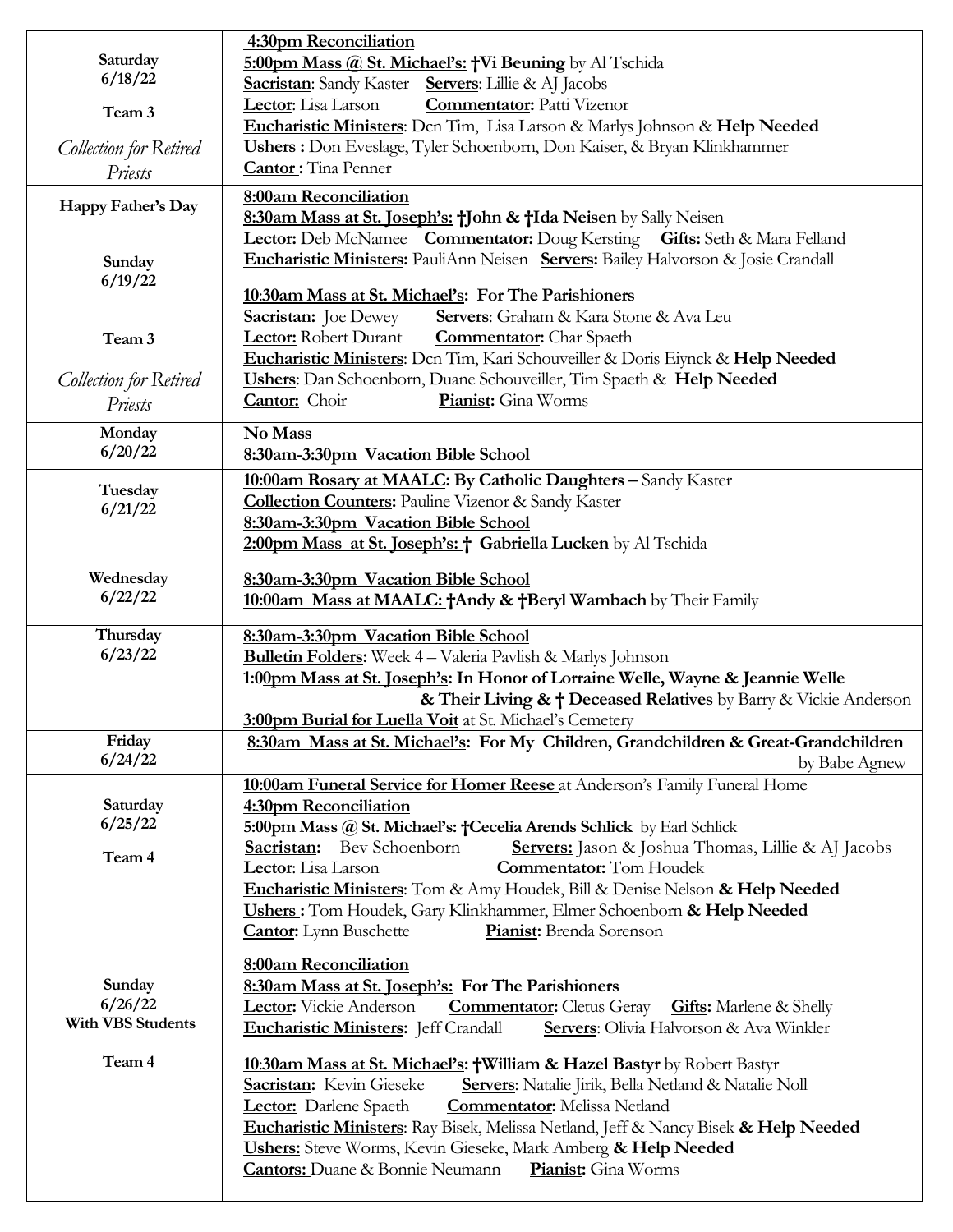## St. Michael's School News

**"Faith. Excellence. Service"** St. **NEW Summer Hours:** Michael's School **Mon.- Wed. 9:00am – 3:00pm To contact the school office Please call: 218-935-5222 or Tina @ (218) 902-0611**

## **THANK YOU!!**

**School Anonymous Matching Funds**

 **We are happy to share that as of May 31, 2022 we have received \$20,470.12 toward the \$20,000.00 needed to secure the \$10,000.00 Match via an anonymous donor to St. Michael's School. The challenge was a 1 for 2 match between July 1, 2021 and June 30, 2022. For every dollar raised we would receive \$.50, up to a \$10,000.00 match. YOU did it! Thank you all contributors AND continued**  thanks to the Donor. This is the  $4^{\text{th}}$  year the **Anonymous Donor has made the \$10,000 Matching Gift possible**

Thank you for your faithful stewardship for St. Michael's School.

 The Anonymous Donor has once again offered this match for this fiscal year 2022-2023 ( July 1, 2022- June 30, 2023). Please mark any matching gifts/donations accordingly.

## **THANK YOU!!**



**Thank you to Gene & Cindy Bjerken for donating rhubarb for St. Michael's School Pie Sale and to Steve & Marlene Klinkhammer for cutting it up and freezing it so it's ready to go this fall!**

**The "Sunday Mass Devotional" on KRJM "Gold 101.5 FM" Radio** Can be heard from **(1:00-1:30pm each Sunday)**

• **Today's "Sunday Mass Devotional" Sponsored by: Knight's of Columbus The "Sunday Mass Devotional" on KRJM "Gold 101.5 FM" Radio** Can be heard from **(1:00-1:30pm each Sunday)**

#### **June 26, 2022 Thirteenth Sunday in Ordinary Time**

1 Kings 19:16b, 19-21; Psalms 16:1-2,5-11; Galatians 5:1, 13-18; Luke 9:51-62

#### **TEACHING POSITION AVAILABLE: Kindergarten Teacher-St. Michael's School Mahnomen, MN**

**St. Michael's School is looking to hire a kindergarten teacher for the 2022-2023 School Year.** 

**St. Michael's School is an accredited Pre-Kindergarten-Grade 6 Catholic school located in the small rural community of Mahnomen, MN. We offer a family like atmosphere, dedicated staff and a small teacher to student ratio. Responsibilities include providing quality standards based instruction, evaluating and assessing student performance, and communicating student progress to parents/guardians.**

**St. Michael's School offers a full benefit package including health, dental, pension, and more.**

**Candidates must have a current Elementary Education Teaching License from the Minnesota Department of Education.**

**Housing is available.**

**Send letter of application, resume, credentials, and letters of reference to:**

 **Mrs. Sarah Chalich, Principal St. Michael's School 501 1st Street SW Mahnomen, MN 56557 218-935-5222 [schalich@stmichaelmahnomen.org](mailto:schalich@stmichaelmahnomen.org)**

 **Position open until filled**



## **HELP NEEDED!!!**

We have a need for Meals on Wheels volunteer drivers in the City of Mahnomen Mondays through Fridays.

- 1. We have multiple delivery routes that go from 10:45AM to 11:45am. The delivery routes will usually take about an hour.
- 2. We offer contact-less delivery (meaning you knock and leave the meal and then walk away to see if they pick up the meal).
- 3. We have gloves and masks available for volunteers.

People interested in volunteering can contact our Mahnomen Site at 218-935-5800 or our Regional Manager Shawn at 218-308-3540 to discuss options.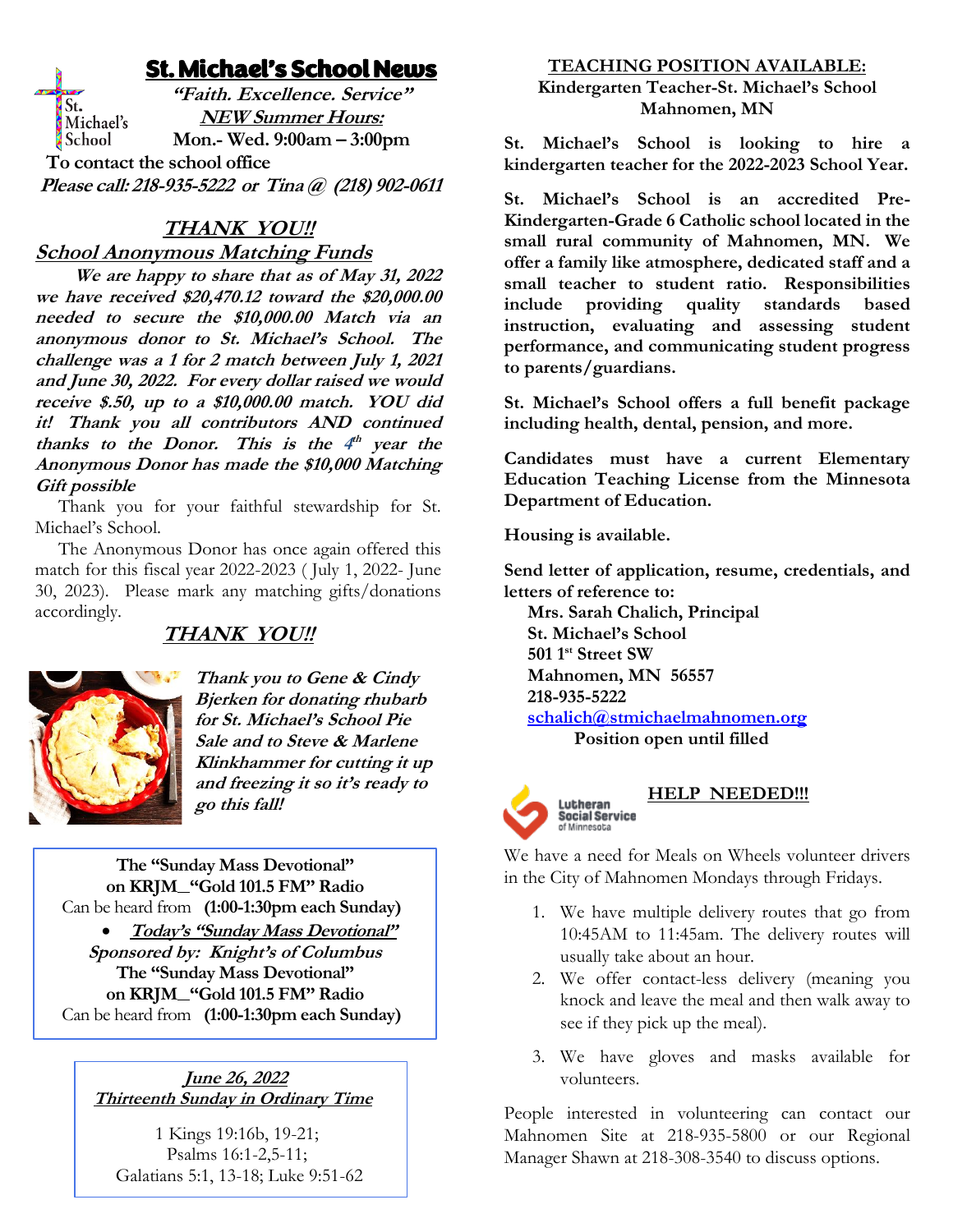#### **BULLETIN BITS June 19, 2022 Feast of Corpus Christi**

*"They all ate and were satisfied. And when the leftover fragments were picked up, they filled twelve wicker baskets." (LUKE 9:17)*

The story of the Loaves and Fishes shows us that when you share what you have, even if it doesn't seem like that much, miracles can happen! Do not think that your gift is too small or insignificant! Each of us has a role in God's plan; you just need to place your trust in the Lord. Nothing is impossible with God. You may be the answer to someone else's prayer.

### **FINANCIAL UPDATES**

**St. Joseph's Financial Update** for the 11 months (91.6%) of the 2021-22 Fiscal Year Parish Operating Budget follows: **Income was** \$98,092.07 of \$89,250.00 budged income (110%). **Expenses were** \$85,626.17 of \$88,851.00 budgeted expenses (96.3%).

 FYI – Income includes a Faith For Tomorrow Grant  $($1,500.00$  for a new TV/DVD/Stand). Expenses include the parish's share/expenditure of \$6,450.65 toward our new lawnmower. Sunday Stewardship is at 89.5% of budgeted Sunday Stewardship**.**

#### **Thank you one and all.**

#### **SPIRITUAL DIRECTION PREPARATION PROGRAM**

Do you wish to help others discover a personal, intimate relationship with God? Are you interested in preparing for retreat ministry or training to become a spiritual director? Are you looking to hone your deep, compassionate, nonjudgmental listening skills? We invite you to consider the Spiritual Direction Preparation Program (SDPP) presented by the Franciscan Spirituality Center.

 Since 1985, we have trained more than 600 people in the practice of spiritual direction. This innovative training program provides a mix of workshops and real-life experiences to prepare individuals to share their compassionate listening skills as trained spiritual directors in their communities.

 Spiritual directors are compassionate, nonjudgmental listeners who accompany people on their spiritual journeys. Spiritual directors come from all walks of life and do not offer counseling, advice or problem-solving but rather serve as trusted guides to help others discover their inner wisdom. For more information see our website or contact our director, Steve Spilde at (608) 791-5297.

 The next cohort will begin in September 2022. Application deadline is August 1, 2022.

Check out the Franciscan Spirituality Center website for more information: [www.fscenter.org](http://www.fscenter.org/)

## **BOWLS, BOWLS, BOWLS…**

 Thank you to all of you that have provided food for our funeral lunches. We have quite a few bowls that have not yet been picked up.



They have been moved to the "cry room" at St. Michael's for easier access. Please check to see if you have an item that needs to be picked up. They will be in the cry room until July 12, 2022 and after that, they will be donated.



#### **YOUR PRAYERS ARE NEEDED**

**Please pray for those in need & for their healing and peace.** 

#### **We especially remember:**

Cathy Cunningham, Vernon Krile, James Wolbeck, Jim Beuning, Pat Guenther, Donna Ahmann, Debra Ruperts, Carol Geray, Jennifer Stevens, Rob (Gooner) Guenther, Franklin Preisler, Joan Safar, Al Olien, Glenn Hanson, Gina (Houdek) Kemper, Corrine Sanders, Marlene Beyer, Josh Knowles, Doodie Andring, Heather (Darco) Zimmel, Brandel Bjerke, Tanner Gangl, Peter Stock, Lester Krause, Ryan Syverson, Susan Bendickson, Brandy Joyce, Laura (Foss) Linder, Patti Fitzpatrick, Greg LaVoy, Marvin Priske, Steven Priske, Dolly Bellerud, Linda Ames Starkey, Lily Thronson, Linda Schultz, Sue Wolfe, Pete Houdek, Joshua Jirik, Marilyn Natvig, Phyllis Jaeger, Jeffrey Gieseke, Sharon Sanberg, Carrisa Sjolie, Keegan Rustad, Keith Francis, Sonny Saice, Doug Krier, Sawyer Monahan, Robert Becker, Sallie Johnson, Bruce Omang, Nina Fischer, Lucy Johnson, Laurie Dodd, Donald Brtek, Nicole Justesen, Gary Justesen, Paul Bisek, Sharon Goldsmith

A*nd all recipients of the Catholic Daughter Prayer Blankets. \*\*To add someone to our Parish Prayer Chain you may call the Parish Office (935-2503) or call*